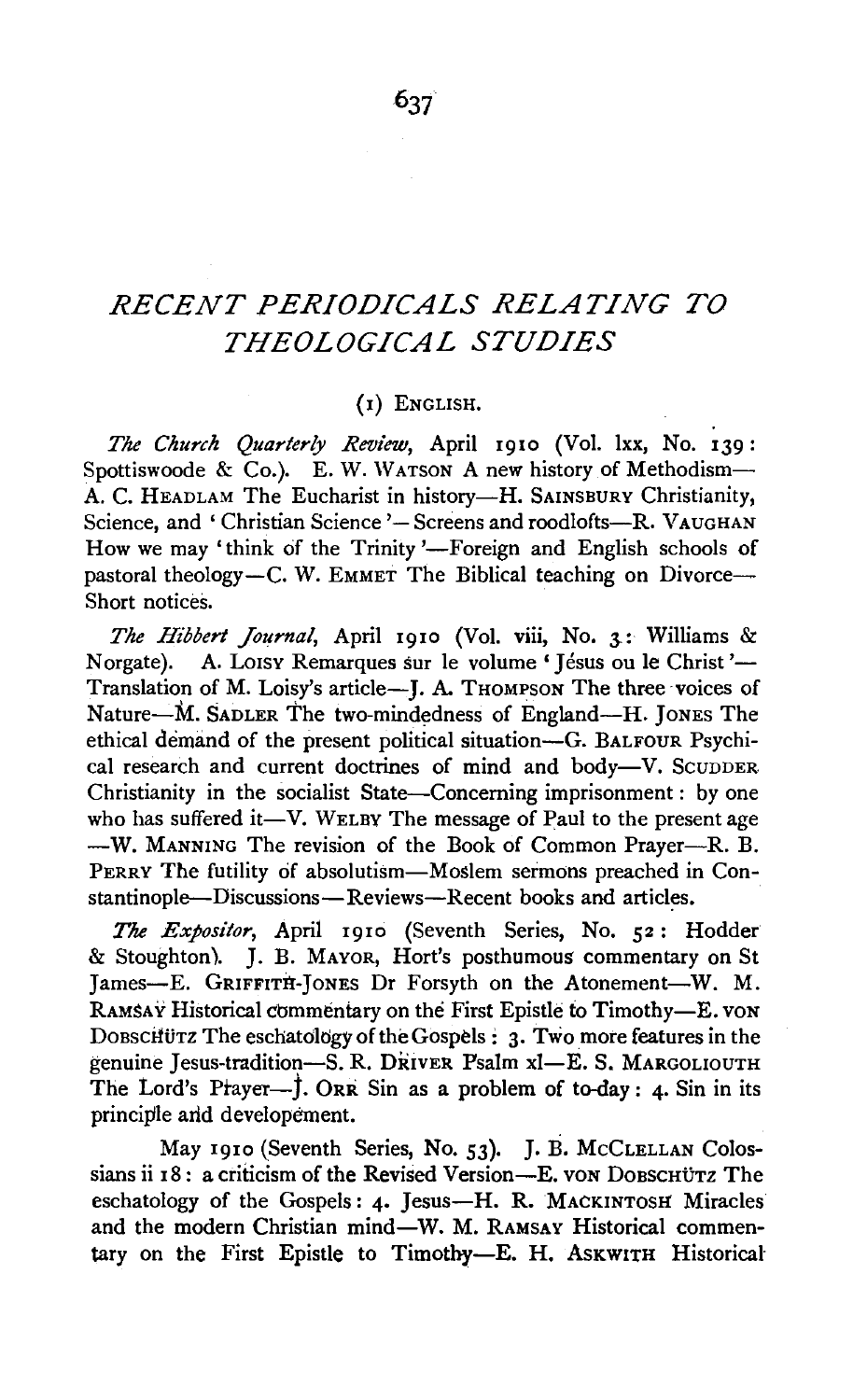value of the Fourth Gospel: 9. The triumphant entry and the last supper-W. E. BARNES Nathan and David-K. LAKE The text of the Gospels-W. L. WALKER Eucken and Christianity.

June 1910 (Seventh Series, No. 54). W. M. RAMSAY A martyr of the third century-J. ORR Sin as a problem of to-day :  $5$ . Sin and evolutionary theory : the issues-S. R. DRIVER The method of studying the Psalter: Psalm xxii-G. MARGOLIOUTH Isaiah and Isaianic-I. R. HARRIS Athanasius and the Book of Testimonies-E. H. ASKWITH Historical value of the Fourth Gospel: 10. The probability of a ministry in Jerusalem-]. B. MAYOR Hort's posthumous commentary on St James.

## (2) AMERICAN.

*The American Journal of Tlteology,* April 1910 (Vol. xiv, No. 2: Chicago University Press). E. D. BuRTON The status of Christian education in India-B. B. WARFIELD, W. A. BROWN, G. B. SMITH The task and method of systematic theology-S. J. CASE The religion of Jesus-A. OOSTERHEERDT The transcendence of God in its relation to freedom and immortality-F. A. CHRISTIE The significance of the Nicene Creed-G. H. GILBERT Religion and miracle-P. SMITH Notes on Luther's letters-Recent theological literature.

*The Prince/on Theological Review,* April 1910 (Vol. viii, No. 2: Princeton University Press). C. W. HODGE Modern positive theology -C. R. MoREY The origin of the fish-symbol-W. P. AMSTRONG The resurrection of Jesus-Reviews of recent literature.

## (3) FRENCH AND BELGIAN.

*Revue Blnldictine,* April 1910 (Vol. xxvii, No. 2 : Abbaye de Maredsous). G. MORIN Un traite inedit d'Arnobe le Jeune: *Le Libel!us ad Gregorium-*J. CHAPMAN The contested Letters of Pope Liberius *(suite)-G.* MoRIN Le *Conjlictus* d'Ambroise Autpert et ses points d'attache avec la Bavière-U. BERLIÈRE Un canoniste oublié du xive siecle : Henri de Vienne, abbe-A. WILMART Le discours de S. Basile sur l'Ascèse, en latin---D. DE BRUYNE Un mot latin mal compris: *Muscella-P.* LEHMANN Encore Albert de Siegburg-G. MORIN L'office cistercien pour la Fête-Dieu comparé avec celui de S. Thomas d'Aquin -Comptes rendus-Notes bibliographiques-U. BERLIÈRE Bulletin d'histoire bénédictine.

*Revue d'Hi'stoire Eccllsiastique,* April 1910 (Vol. xi, No. 2: Louvain, 40 Rue de Namur). J. FLAMION Les actes apocryphes de Pierre *(suite, à suivre*)-L. LAURAND Le 'Cursus' dans la légende de saint François par saint Bonaventure-H. DE JONGH La faculté de théologie de l'uni-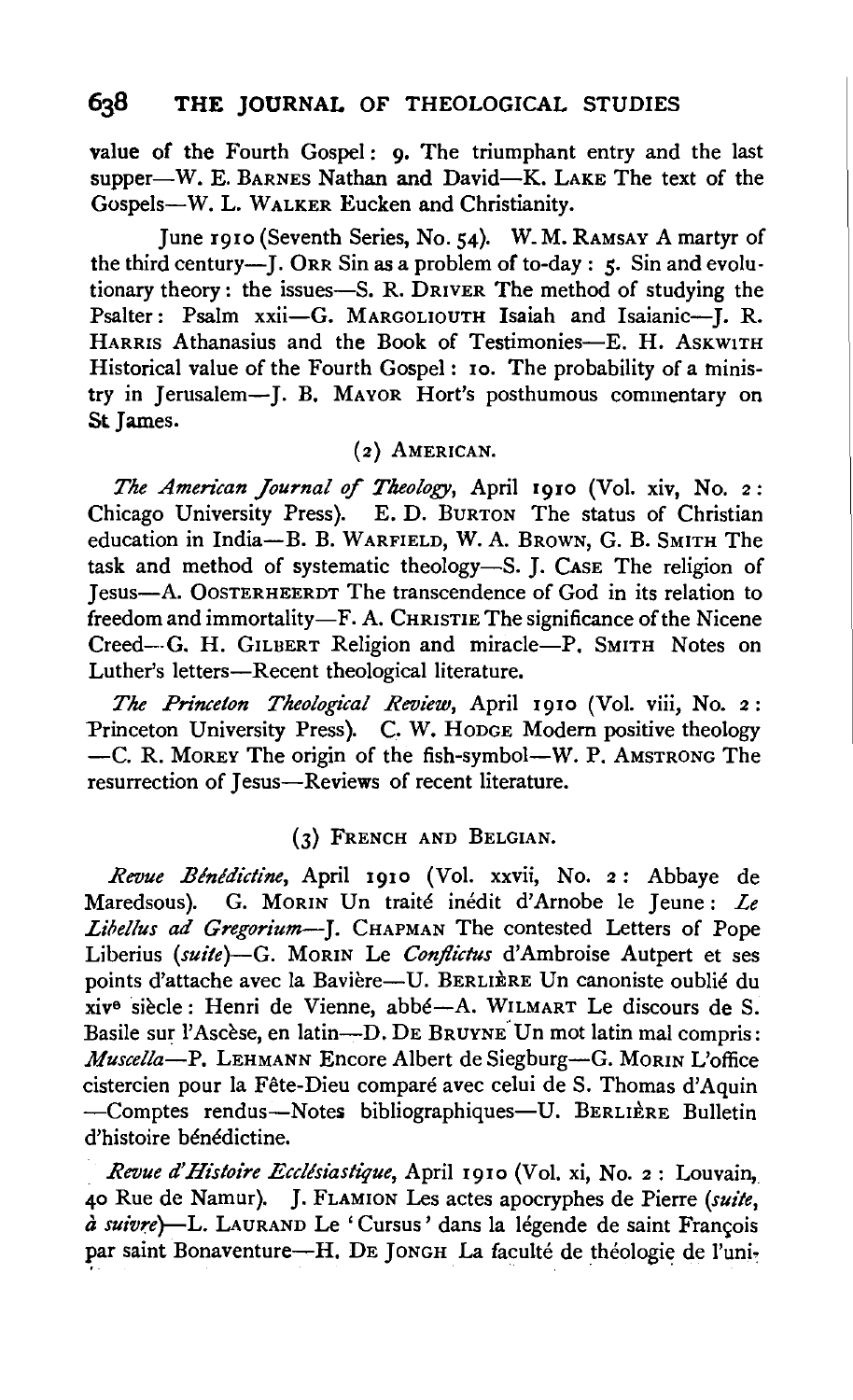#### PERIODICALS RELATING TO THEOLOGICAL STUDIES 630

versite de Louvain au xve siecle et au commencement du xvie : ses débuts, son organisation, son enseignement-Comptes rendus-Chronique-Bibliographie.

*Revue de l'Orient Chrétien*, January 1910 (2nd series, Vol. v, No. 1 : Paris, 20 Rue du Regard). M. BRIÈRE La légende syriaque de Nestorius (texte et traduction)-L. LEROY Histoire d'Abraham le Syrien, patriarche jacobite d'Alexandrie (texte arabe, traduction française) (fin) -S. GRÉBAUT La prière de Longinos (texte éthiopien, traduction française)-F. NAU Hagiographie syriaque: Saint Alexis, Jean et Paul, Daniel de Galas, Hannina, Euphémie, etc.--P. DIB L'initiation chrétienne dans le rite maronite-L. DELAPORTE Catalogue sommaire des manuscrits coptes de la Bibliotheque Nationale de Paris *(suite)-S.*  PETRIDÈS Le synaxaire de Marc d'Éphèse (introduction et texte grec) -Bibliographie: M. Lepin *La valeur historique du quatrième évangile* (F. NAU): M.-B. SCHWALM *La vie privée du peuple juif à l'époque de Jésus-Chn"st* (M. BRIERE): L. J. Delaporte *La chronographic d'Elie bar Sinaya, metropolitain de Nt"sibe* (F. NAU): J.-A. Decourdemanche *Traite pratique des poids et mesures des peuples anciens el des Arabes* (F. NAu).

*Analecla Bollandiana,* April 1910 (Vol. xxix, fasc. i-ii: Brussels, 22 Boulevard Saint-Michel). A. PoNCELET Le Iegendier de Pierre Calo: I. Les legendiers ; II. Les legendiers abreges ; Ill. Le legendier de Pierre Calo-H. DELEHAYE L'invention des reliques de saint Menas à Constantinople-P. PEETERS S. Eleutherios-Guhistazad-Bulletin des publications hagiographiques-Appendice: U. CHEVALIER *Repertorium hymnologicum:* supplementum alterum, pp. 49-128.

## (4) GERMAN.

Zeitschrift für die neutestamentliche Wissenschaft und die Kunde des *Urchn'stentums,* May 1910 (Vol. xi, No. 2: Giessen, A. Topelmann). E. ScHWARTZ Noch einmal der Tod der Sohne Zebedaei-R. PERDELwitz Das literarische Problem des Hebräerbriefs II-J. WEISS Eidis bei Markus-THE EDITOR Zur Kirchenpolitik des Bischofs Kallist-TH. KLUGE Über das Alter der georgischen Übersetzung des Neuen Testaments-Miszellen.

*Theologische Quartalschrijt,* April 1910 (Vol. xcii, No. 2: Tiibingen, H. Laupp). DÖLLER Die vier- und fünffache Ersatzpflicht (Ex. 21, 37 [ 22, 1 ])-ZELLER Elagabal-Ammudates und der Dichter Kommodian -GRAF Arabische Chrysostomos-Homilien-ScHILLING Eigentum und Erwerb nach dem Opus imperf. in Matth.-STOFFELS Makarius der Aegypter auf den Pfaden der Stoa II-MERCHICH Zur Begriffsbestimmung der Verstocktheit-Rezensionen-Analekten.